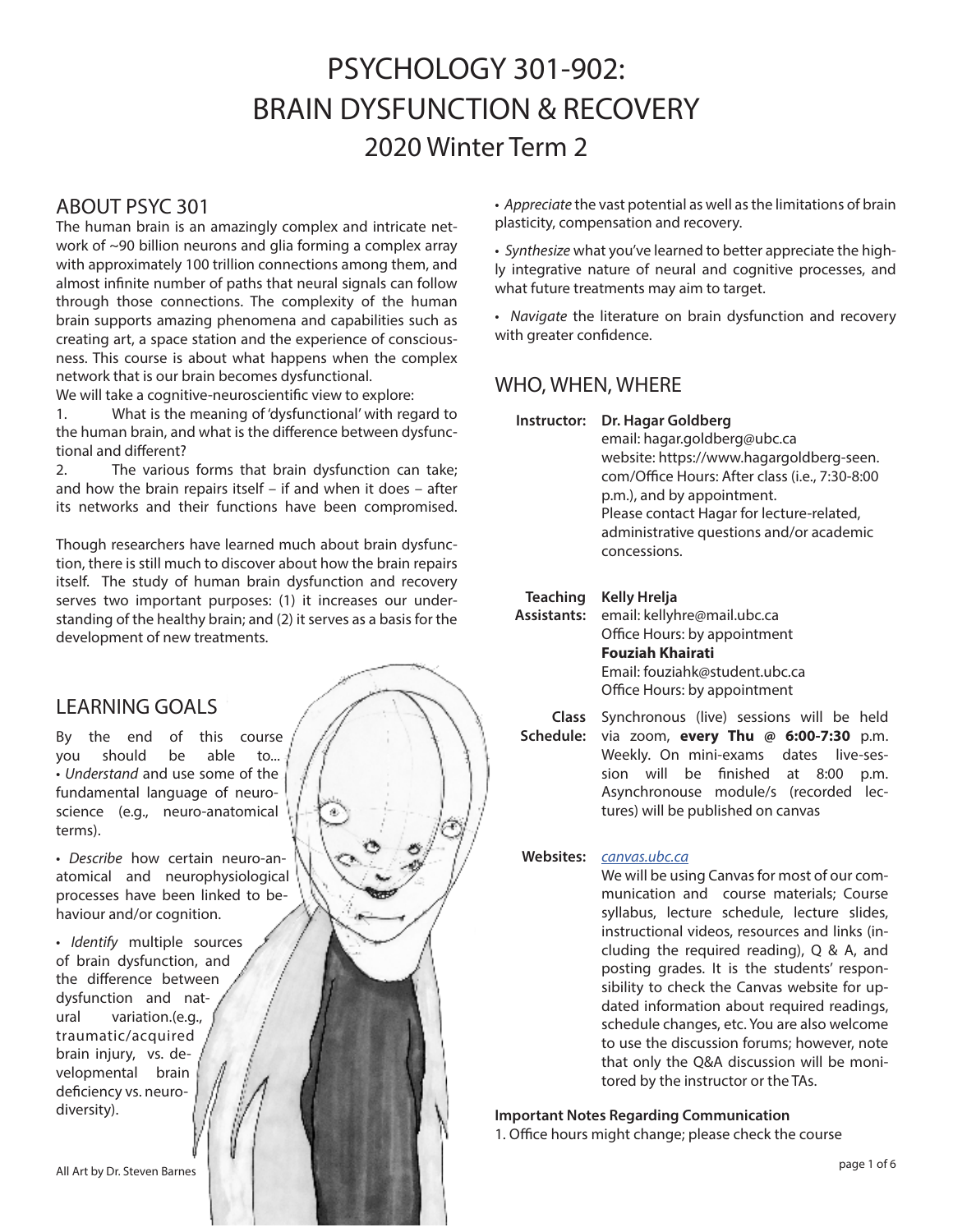website for updates.

2. In most cases, emails will be answered within 48 hours on weekdays (not on weekends) during normal working hours. 3. When you send us an email, the subject line should include the course number and the nature of the inquiry (i.e., "PSYC 301 –Question about complex partial seizures"); you should also include your full name and student number in the email. 4. Content related questions should be posted in the Q&A discussion section on canvas.

### **PREREQUISITES**

There are two prerequisites for this course: 1. You have completed either (a) PSYC 100 or (b) two of PSYC 101, 102, 205, 207, 208, 216, 217 or 277 2. You are passionate about the human brain :)

## EVALUATION

Five mini-exams \*Final grade= averaged 4 top grades

| Mini-Exam 1 | Jan 28  | Mini-Exam 4 March 18 |  |
|-------------|---------|----------------------|--|
| Mini-Exam 2 | Feb 11  | Mini-Exam 5 April 1  |  |
| Mini-Exam 3 | March 4 |                      |  |

There will be Five "mini-exams" during the term (roughly every 2 weeks). The mini-exams will be composed of 15-20 (mostly) multiple choice and true/fals questions. The exams will take place in canvas & zoom, and will start at 5 p.m. ( before the live sessions). Student will have the choice of taking all five mini-exams or only four of them (meaning, to skip one of them). The final grade will be based on your averaged score on the 4 exams (in case you take all 5 exams your grade will be composed of your 4 highest grades in the term).

### **Notes on the Mini-Exams:**

• All of the exams are non-cumulative. Each mini-exam will cover the material of 2-3 previous weeks in the course.

(once we have finished with material on one exam, you will not be retested on that material on the next exam).

 • The grading of 4 out of 5 mini-exams, was chosen in order to allow higher flexibility, choice and lower the stakes of each testing.

• A short survey link for exam sign-up will be published on the course website (see announcments). It is the student's responsibility to make sure they can attend, and sign up for **at least** 4 mini-exams. If a student can not attend at least 4 of the offered dates and times it is their responsibility to inform the instructor/TA ASAP)

• There will be no makeup exams, unless a student can not attend 4 exams do to unavoidable hardship, and present the instructor evidence within 48 hours of missing the exam.

• You will not be allowed to write an exam if you are more than 10 minutes late.

• There will be topics covered in class that are not in the readings, and materials in the readings that are not covered in class. You will be responsible for both. That is, all readings and all lecture materials are examinable.

• The Exams will include multiple-choice and short-answer questions.

• Once exams have been marked, grades will be posted on Canvas. You will receive an email notification when grades are posted (please ensure the University has your correct email address). Any grading disputes (other than calculation errors) must be handled within 2 weeks of exam grades being released.

### COURSE SCHEDULE

| Week 1<br>(Jan 14):  | Course Introduction and Overview; Basics of<br>neuroanatomy, brain function, and neuroplas-<br>ticity.    |
|----------------------|-----------------------------------------------------------------------------------------------------------|
| Week 2<br>(Jan 21):  | Neuroplasticity Following (acute or chronic)<br>Trauma                                                    |
| Week 3<br>(Jan 28):  | <b>Mini-Exam #1: (weeks 1-2)</b><br>Neurodysfunction or Neurodiversity?                                   |
| Week 4<br>(Feb 4):   | Causes of Brain Dysfunction and<br>Neurological Disorders.                                                |
| Week 5<br>(Feb 11):  | Mini-Exam #2: (weeks 3-4)<br>Brain Dysfunction Affecting Perception, Senso-<br>rimotor Function.          |
| Week 6<br>(Feb 18):  | <b>No Class Mid-Term Break</b>                                                                            |
| Week 7<br>(Feb 25):  | Brain Dysfunction Affecting Attention, Memory.                                                            |
| Week 8<br>(Mar 4):   | <b>Mini-Exam #3, (weeks 5-7)</b><br><b>Brain Dysfunction Affecting Language</b>                           |
| Week 9<br>(Mar 11):  | Brain Trauma, and Consciousness (minimally<br>conscious state, vegetative, locked-in).                    |
| Week 10<br>(Mar 18): | Mini-Exam #4, (weeks 8-9)<br>Brain Dysfunction Associated with Psychiatric<br>Disorders;                  |
| Week 11<br>March 25  | Brain Dysfunction Associated with Psychiatric<br>Disorders, quest speaker.                                |
| Week 12<br>(Apr 1):  | Mini-Exam #5, (weeks 10,11)<br>Factors Influencing Recovery of Function Fol-<br>lowing Brain Dysfunction; |
| Week 13<br>(Apr 8):  | Course summary                                                                                            |

## COURSE READINGS

Course readings may be changed, or supplemented, so please check the course schedule on the course website and watch your email for notices to that effect. Most course readings are available on Canvas under 'Library Online Course Reserves.'

### **Week 1: Supporting Resources for Basic Structural Neuroanatomy (will not be included in the exam):**

Pinel, J. P., & Barnes, S. (2017). Biopsychology. Hoboken, New Jersey: Pearson Higher Education. (Chapter 3 only. The chapter is availble in canvas under Modules-> week1). https://www.neuroanatomy.ca/

**Week 2:**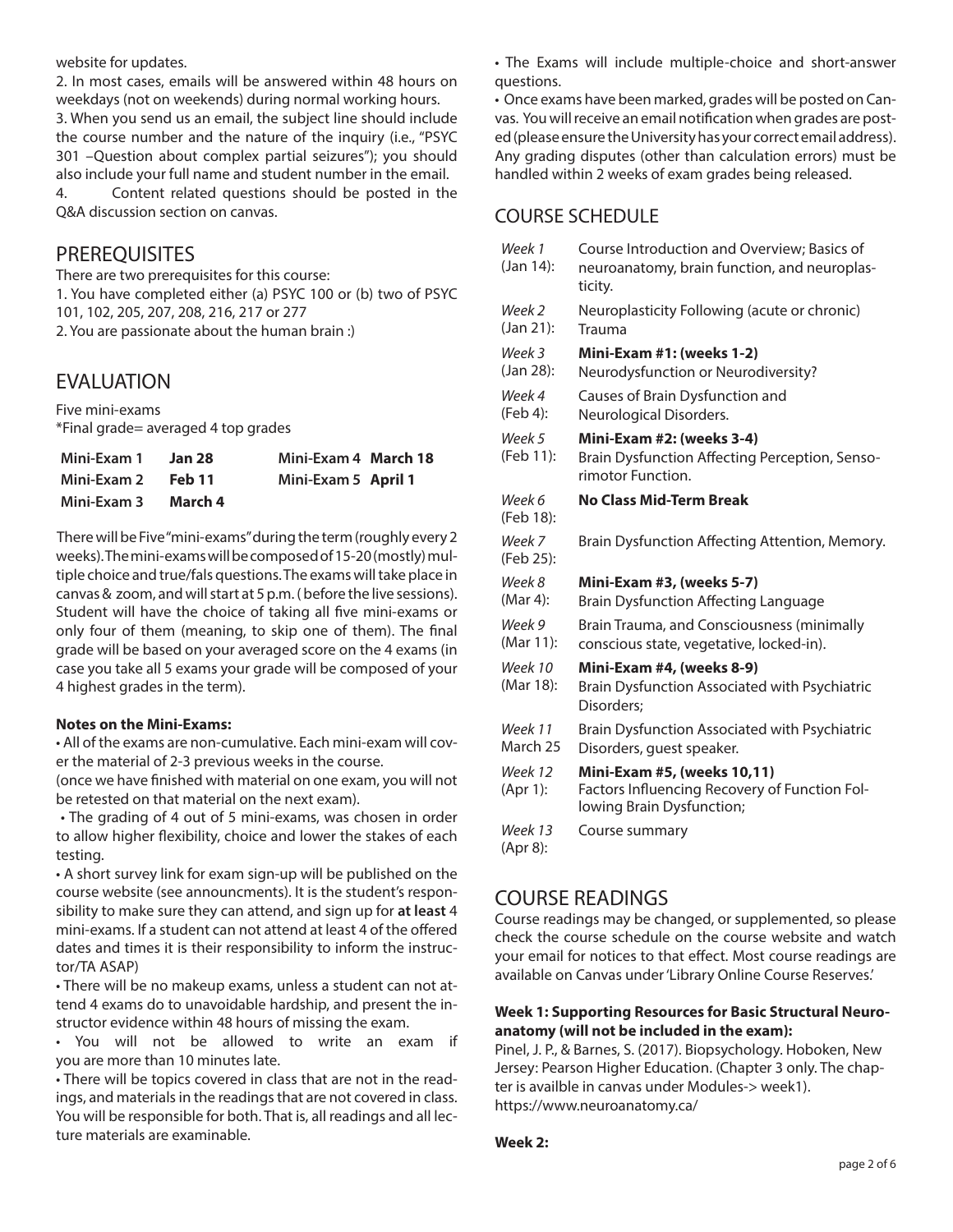### **Neuroplasticity & Recovery Following Brain Injury**

Chen H, Epstein J, Stern E. Neural plasticity after acquired brain injury: evidence from functional neuroimaging. PM&R. 2010 Dec;2:S306-12.

### **Social influences on neuroplasticity**

Davidson RJ, McEwen BS. Social influences on neuroplasticity: stress and interventions to promote well-being. Nature neuroscience. 2012 May;15(5):689-95.

#### **Week3:**

#### **Disorder or diversity:**

Baron‐Cohen, Simon. "Editorial Perspective: Neurodiversity–a revolutionary concept for autism and psychiatry." Journal of Child Psychology and Psychiatry 58.6 (2017): 744-747.

Boyce WT. Differential susceptibility of the developing brain to contextual adversity and stress. Neuropsychopharmacology. 2016 Jan;41(1):142-62.

### **Week 4: Causes of Brain Dysfunction**

Azad, T. D., Li, A., Pendharkar, A. V., Veeravagu, A., & Grant, G. A. (2016). Junior Seau: An illustrative case of chronic traumatic encephalopathy and update on chronic sports-related head injury. World Neurosurgery, 86, 515.E11-515.E16.

Hustvedt, S. (2013). Philosophy matters in brain matters. Seizure, 22, 169-173.

### **Week 5: Brain Dysfunction Affecting Perception, Sensorimotor Function.**

Biran, I, & Coslett, H. B. (2003). Visual agnosia. Current Neurology and Neuroscience Reports, 3, 508-512.

Danckert, J., & Goodale, M. A. (2000). Blindsight: A con-scious route to unconscious vision. Current Biology, 10, R64-R67.

### **Week 7: Brain Dysfunction Affecting Attention, Memory.**

Jerath, R., & Crawford, M. W. (2014). Neural correlates of visuospatial consciousness in 3D default space: In-sights from contralateral neglect syndrome. Consciousness and Cognition, 28, 81-93.

Rosenbaum, R. S., Köhler, S., Schacter, D. L., Moscovitch, M., Westmacott, R., Black, S. E., Gao, F., & Tulving, E. (2005). The case of K.C.: Contributions of a memory-impaired person to memory theory. Neuropsychologia, 43, 989-1021.

### **Week 8: Brain Dysfunction Affecting Language**

Dronkers NF, Ivanova MV, Baldo JV. (2017). What do language disorders reveal about brain–language relationships? from classic models to network approaches. Journal of the International Neuropsychological Society: JINS, Oct;23(9-10):741.

#### **Week 9: Brain Trauma, and Consciousness**

Owen, A. M. (2014). Is anybody in there? Scientific American, 310, 52-57.

Schiff, N. D. (2010). Recovery of consciousness after brain in-

jury: a mesocircuit hypothesis. Trends in neurosciences, 33(1), 1-9.

### **Week 10-11: Brain Dysfunction Associated with Psychiatric Disorders.**

Insel, T. R., & Cuthbert, B. N. (2015). Brain disorders? precisely. Science, 348(6234), 499-500.

Duman, R. S. (2009). Neuronal damage and protection in the pathophysiology and treatment of psychiatric illness: stress and depression. Dialogues in clinical neuroscience, 11(3), 239.

### **Week 12: Factors Influencing Recovery of Function Following Brain Dysfunction**

Tomaszczyk, J. C., Green, N.L., Frasca, D, Colella, B, Turner, G.R., Christensen, B.K., & Green, R.E.A. (2014). Negative neuroplasti-city in chronic traumatic brain injury and implications for neu-rorehabilitation. Neuropsychology Reviews, 24, 409–427.

### GRADING AND ATTENDANCE

**Grading.** Your grade for each exam (and your project components, if applicable) will be posted on Canvas. If you wish to inspect your exam, you may do so by meeting with your TA.

In order to reduce grade inflation and maintain equity across multiple-section courses, all psychology classes are required to comply with departmental norms regarding grade distributions. However, in the spirit of flexibility and compassion in light of COVID-19 and the associated pivoting to online teaching, those departmental norms have been adjusted upwards by 5% for only 2020W. According to these adjusted norms, the average grade in 300- and 400-level Psychology classes will be 75 for a good class, 73 for an average class, and 71 for a weak class, with a standard deviation of 14. Scaling may be used in order to comply with these norms; grades may be scaled up or down as necessary by myself or the department. Grades are not official until they appear on your academic record. You will receive both a percent and a letter grade for this course. At UBC, your course percentage is converted to a letter grade according to the following key:

| A+ 90-100%  | A 85-89%   |
|-------------|------------|
| A- 80-84%   | B+ 76-79%  |
| B 72-75%    | B- 68-71%  |
| $C+ 64-67%$ | $C$ 60-63% |
| $C-55-59%$  | D 50-54%   |
|             |            |

F 0-49%

Because you are earning a degree at a highly reputable post-secondary institution, the criteria for success are high. The Faculty of Arts offers the following guidelines that broadly characterize the kind of work that is generally associated with the particular grade ranges. These characteristics help put the Psychology Department grading policies into perspective. Please note that adequate performance is in the C range.

**A Range**: Exceptional Performance. Strong evidence of original thinking; good organization in written work; capacity to analyze (i.e., break ideas down) and to synthesize (i.e., bring differ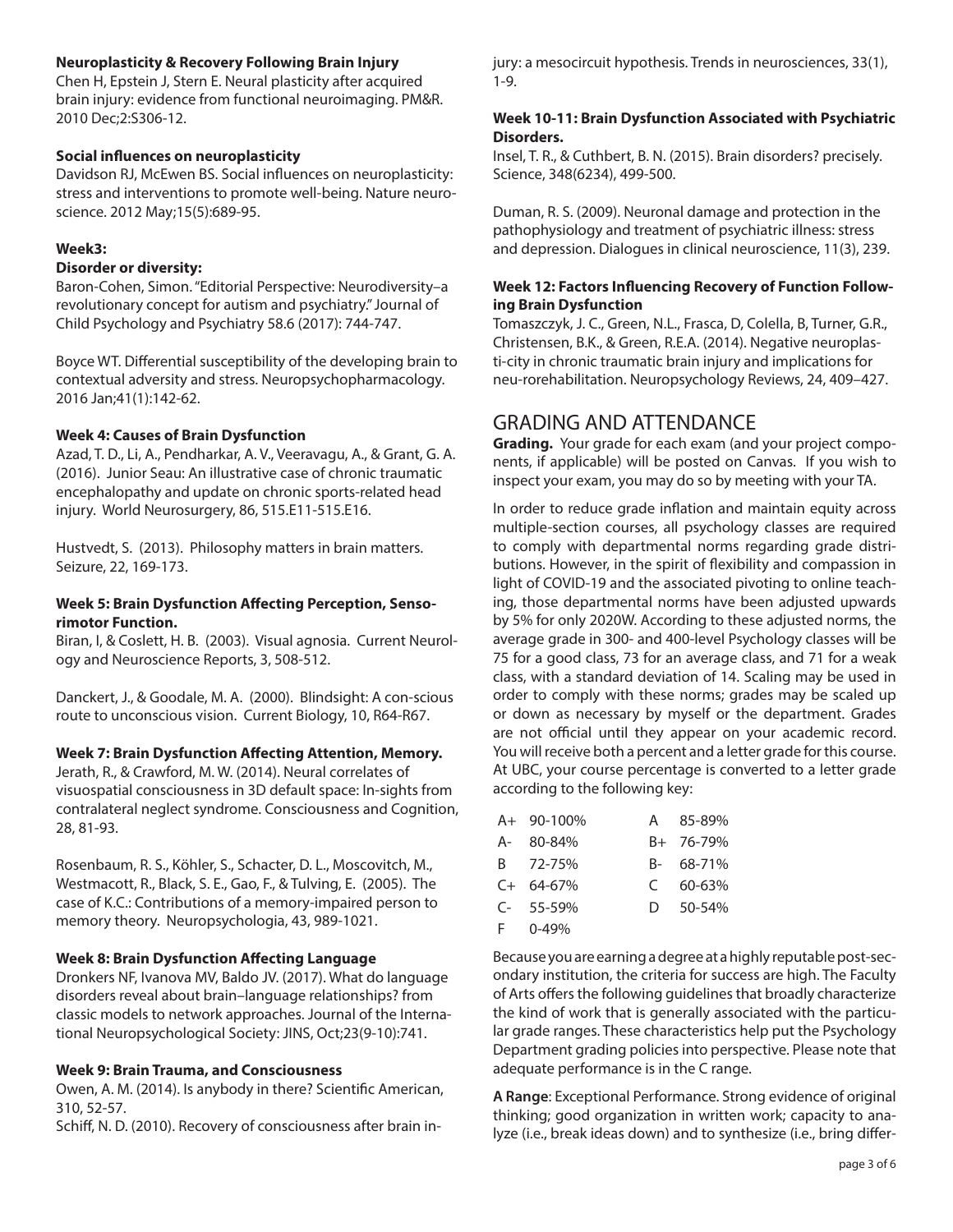ent ideas together in a coherent way); superior grasp of subject matter with sound critical evaluations; evidence of extensive knowledge base.

**B Range**: Competent Performance. Evidence of grasp of subject matter; some evidence of critical capacity and analytic ability; reasonable understanding of relevant issues; evidence of familiarity with the literature.

**C-D Range**: Adequate Performance. Understanding of the subject matter; ability to develop solutions to simple problems in the material; acceptable but uninspired work; not seriously faulty but lacking style and vigor.

**F Range**: Inadequate Performance. Little or no evidence of understanding of the subject matter; weakness in critical and analytical skills; limited or irrelevant use of the literature.

**Attendance.** The live sessions are designed for interactive, social learning, and lecture slides are designed to provide a framework for the lecture and any discussions--thus, not everything in the lecture is in the slides. Moreover, material that is taught in class will often be different from or supplement the readings. It is, therefore, essential that you both attend class and read ahead. If you do have to miss a class, you are responsible for watching the recorded session in your own time.

During your time in this course, if you encounter medical, emotional, or other personal problems that affect your attendance or academic performance, please notify the instructor as soon as possible, as well as your Faculty Academic Advising Office. Please refer to the UBC Calendar for a discussion of academic concession.

The University accommodates students with disabilities who have registered with the Access & Diversity office (see below). The University also accommodates students whose religious obligations conflict with attendance or scheduled exams. Please let us know in advance, preferably in the first few weeks of class, if you will require any accommodation on these grounds. Other absences (e.g., varsity athletics, family obligations or similar) are not part of University policy and you should not assume they will be accommodated. Please discuss this with us before the withdrawal dates (see above).

**Centre for Accessibility.** UBC is committed to equal opportunity in education for all students including those with documented physical or learning disabilities. If you believe you fall in this category, please visit the website for the Centre for Accessibility (*https://students.ubc.ca/about-student-services/ centre-for-accessibility*) to take the necessary steps to ensure that you have every opportunity that you deserve to excel in your studies.

**Early Alert Program.** We participate in the Early Alert program, which helps me support students who are facing difficulties that are interfering with that are interfering with their education, their wellness or both. For answers to frequently asked questions regarding the early alert program, please visit *blog.students.ubc.ca/earlyalert/information-for-students/ students-frequently-asked-questions/.*

**Credit/D/Fail Grading.** This course is eligible for Credit/D/Fail grading. The last day to change between Credit/D/Fail and percentage grading is **May 10**.

### OTHER COURSE POLICIES

**Office Hours.** In addition to their regularly scheduled office hours, your TA will offer additional time windows for the review of exams. If you would like to review your exam, you must plan to attend one of these sessions that will be pulished on Canvas (under Announcements). When reviewing your exam, you are not allowed to take notes on, or photos of, the exam. You should also connect with your TAs if you would like to discuss content from the course readings and/or study strategies, or you would like to discuss psychology and neuroscience more generally.

**Classroom Conduct.** Our classroom is a place where you should feel safe and respected. It should also be a place that is conducive to learning and intellectual inquiry. Any behaviour on your part that compromises that environment will not be tolerated and you will be asked to leave.

### POINTS TO REMEMBER

- Productive classroom discussion and debate are encouraged.
- You are responsible for all readings and lecture materials.
- Lecture slides will be available on the course website. However, if you miss a lecture, don't expect to find all of what you missed in the slides.
- Lecture slides will be posted on the course website in the early morning before each lecture. This is done as a courtesy. Please be aware that I might make significant changes to the slides between that time and the lecture later in the day. Final versions of lecture slides will be posted no later than the Friday following a lecture, and will be marked as '*Final Version*.'
- Please be aware that some of the content in this course can be challenging for those without some background in biology. Please connect with me or your TAs if you require additional learning resources to support your learning of the course materials.

### ACADEMIC MISCONDUCT

Cheating, plagiarism, and other forms of academic misconduct are very serious concerns of the University, and the Department of Psychology has taken steps to alleviate them.

In all cases of suspected academic misconduct, the parties involved will be pursued to the fullest extent dictated by the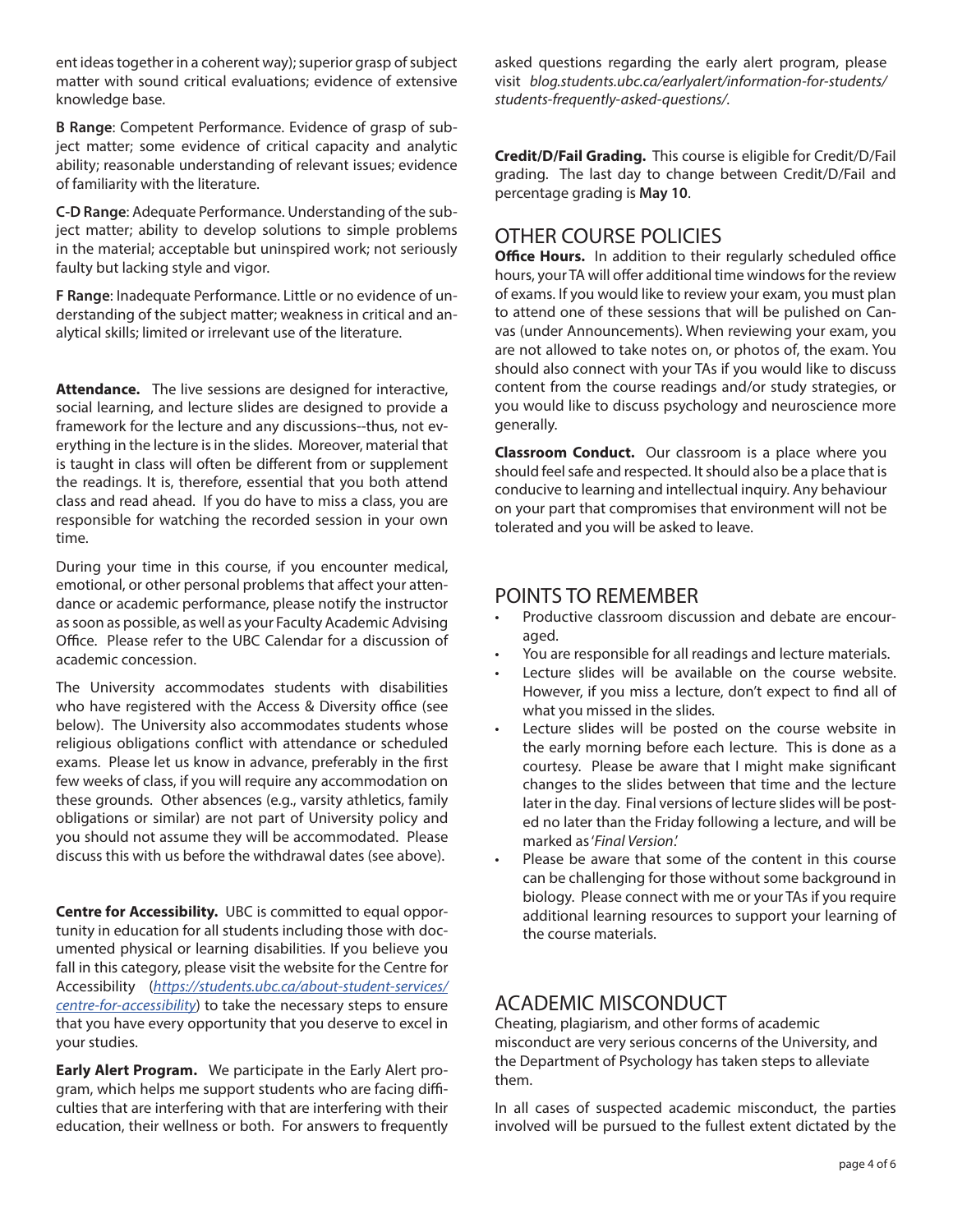guidelines of the University. Strong evidence of cheating or plagiarism may result in a zero credit for the work in question. According to the University Act (section 61), the President of UBC has the right to impose harsher penalties including (but not limited to) a failing grade for the course, suspension from the University, cancellation of scholarships, or a notation added to the student's transcript.

All graded work in this course, unless otherwise specified, is to be original work done independently by individuals. If you have any questions as to whether or not what you are doing is even a borderline case of academic misconduct, please consult with us. For details on pertinent University policies and procedures, please see Chapter 5 in the UBC Calendar (students.ubc. ca/calendar) and read the University's Policy 69 (available at universitycounsel.ubc.ca/policies/policy69.html).

## WELLNESS RESOURCES

Below is a list of resources you may want to use if you are struggling in any way to manage your responsibilities while in school or the stresses of life in general.

### **The Kaleidoscope:**

#### *the-kaleidoscope.com*

A confidential peer-run mental health support group that takes place on campus at least once a week. You may attend the group if you are experiencing any kind of mental health related challenges, or if you're just feeling stressed about school in general. Registration is not required to attend the group. See the website for meeting times and locations. Food and drink are provided.

### **Counselling Services:**

### *students.ubc.ca/livewell/services/counselling-services*

Phone number: 604-822-3811

Counselling services offers a variety of resources to help you maintain your mental health while in school. You may see a counsellor on an individual basis, attend group counselling, or to document an illness if you should require academic concession.

### **SpeakEasy:**

*ams.ubc.ca/services/speakeasy/*

Phone number: 604-822-9246

A student run service that offers confidential support for students experiencing crisis. Also a good resource for additional information and referrals within the UBC community.

### **SHARE:**

### *www.vivreshare.org*

Self Harm Anonymous Recovery and Education is a program

designed to promote self care and educate about self harm. SHARE support groups meet biweekly; times and locations can be found on their website.

### **UBC Wellness Centre:**

*students.ubc.ca/livewell/services/wellness-centre*

Phone number: 604-822-8450

Speak with other students about tips for managing stress, keeping healthy sleep and eating patterns, concerns about safe sex and more.

#### **Access and Diversity:**

*students.ubc.ca/about/access*

604-822-5844

Access and Diversity provides accommodations for students living with physical or mental disabilities.

### **Student Health Services:**

*students.ubc.ca/livewell/services/student-health-service*

604- 822-7011

Student health provides students with a variety of healthcare related services to help you maintain your health while studying. Access to doctors and registered nurses.

### **Mood Disorders Clinic UBC:**

*ubc-mooddisorders.vch.ca/*

A psychiatric program designed specifically to treat individuals living with depression or bipolar disorder.

### **Live Well, Learn Well:**

### *students.ubc.ca/livewelllearnwell*

The Live Well, Learn Well initiative is a resource hub that provides students with information to help improve physical and mental wellbeing.

### **Mental Health Awareness Club:**

*ubcmhac.sites.olt.ubc.ca/*

A club that offers opportunities to speak about mental health with others and strives to promote mental health awareness throughout the UBC community.

### **Pacific Spirit Addiction Services:**

3rd Floor, 2110 West 43rd Ave Vancouver B.C. V6M 2E1

Phone number: 604-267-3970

A free and confidential service for youth and young adults up to the age of 24. Services include counselling, access to an addiction physician - including usage of a methadone maintenance program - and a drug education series.

### **AMS Food Bank:**